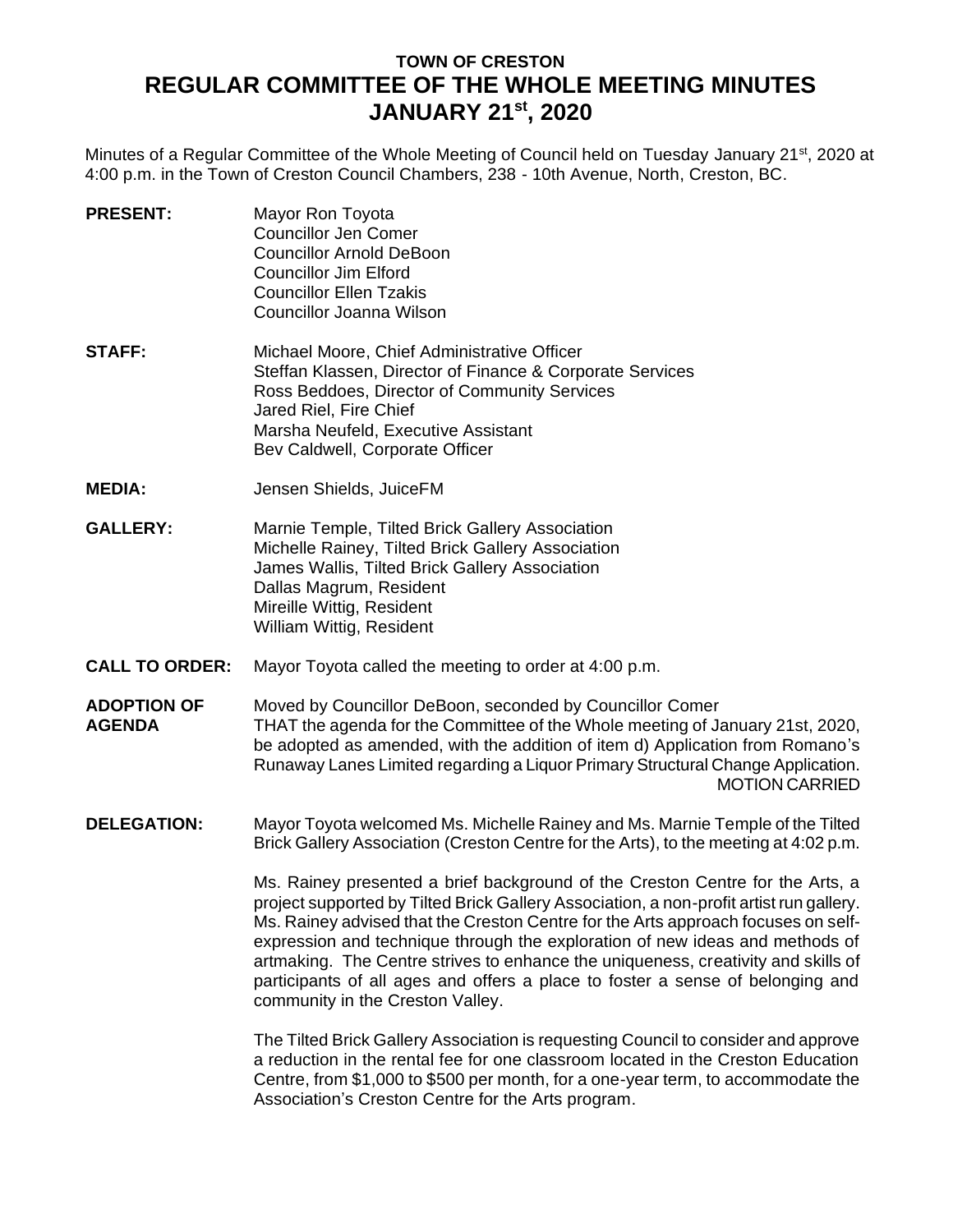Ms. Rainey and Ms. Temple featured the benefits of the program being held in the Creston Education Centre, which included: community engagement; location of the Creston Education Centre is a central hub and will allow greater access to the Arts Centre; enhance a sense of belonging; engage youth and seniors through the Arts; local employment opportunities; activate and transform a vacant classroom; and, an identified space for the Arts Centre.

Mayor Toyota thanked Ms. Rainey and Ms. Temple for their presentation.

### **COUNCIL COMMITTEE**

ARTS

**RECOMMENDATION NO. 1:**

►CRESTON CENTRE FOR THE THAT the request from the Tilted Brick Gallery Association, for a reduced rental fee for classroom space in the Creston Education Centre, be received; AND FURTHER, THAT Council approves a grant to The Tilted Brick Gallery Association, in the amount of \$6,000, to assist with the rental costs for one classroom in the Creston Education Centre for a one-year period (reducing the monthly rental fee from \$1,000 to \$500 per month), with funds being allocated from the Town of Creston Grant Budget.

## ►PARKS BOOKING **RECOMMENDATION NO. 2:**

**POLICY** THAT the Council Direction Request and Staff Briefing Notes from the Director of Community Services, regarding the Parks Booking Policy, be received; AND FURTHER, THAT staff is directed to bring forward for Council's consideration, a draft Parks Booking Policy and appropriate draft amendments to the Parks, Trails and Public Places Regulations Bylaw, following a review by legal counsel.

### ►DEVELOPMENT **RECOMMENDATION NO. 3:**

PERMIT 04/19 (320 - THAT the Council Direction Request and Staff Briefing Notes from the Director of  $20^{TH}$  AVE. S.) Community Services, regarding Development Permit 04/19 for  $320 - 20<sup>th</sup>$  Avenue South, be received; AND FURTHER, THAT staff is directed to draft Development Permit No. 04/19 to Mireille and William Wittig (the owners) for the property legally described as Lot 1, District Lot 891, Kootenay District Plan 2506, except part included in Plan 6030, PID: 009-936-882, and located at  $320 - 20$ <sup>th</sup> Avenue South, Creston, to allow for an addition to the existing single family residence, for Council's consideration at an upcoming Regular Council meeting.

### ►STRUCTURAL **RECOMMENDATION NO. 4:**

- CHANGE APPLIC. RE 1404 COOK ST. THAT the application from Romano's Runaway Lanes Limited for a Liquor Primary Structural Change from the British Columbia Liquor and Cannabis Regulation Branch, be received; THAT Council supports the application by Romano's Runaway Lanes Limited for the Structural Change Application to the British Columbia Liquor and Cannabis Regulation Branch, to increase the total occupancy of the liquor service area from 50 persons to 100 persons located at 1404 Cook Street, Creston; AND FURTHER, THAT the Liquor and Cannabis Regulation Branch be advised that Council 'opts out' of the public process with respect to this application.
- ►QUESTION PERIOD Mr. Jensen Shields asked how the Town would identify or distinguish what was considered 'hate speech' in public places. The Chief Administrative Officer advised that it is identified under the Criminal Code and is an offence.